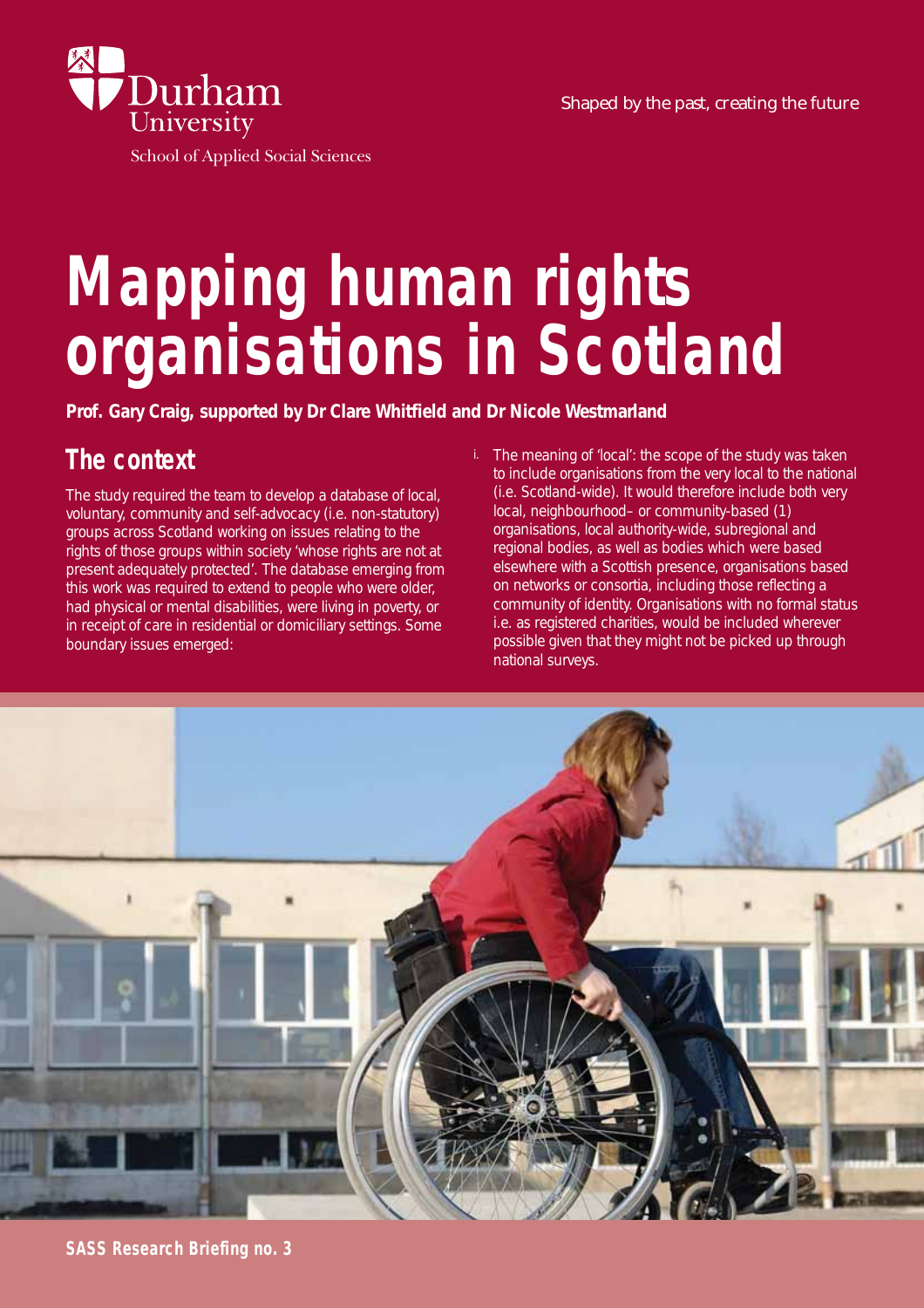# **Mapping human rights organisations in Scotland**

- ii. The SHRC referred to groups 'not at present adequately protected'. The framework for defining human rights and an organisation's approach to it was very broad-based, set out in a typology developed by the SHRC itself and based on five organisational categories. This would ensure that organisations not centrally regarding themselves as human rights organisations could define some part of their work as such. The definition of human rights might include organisations which were working politically in very different ways.
- iii. The boundaries of the TS (2) were defined in an inclusive fashion to include many organisations funded by central or local government but not having a statutory basis.

Previous experience showed that organisations working more locally have smaller numbers of staff and annual turnover, may not have charitable or appropriate company status, do not contract for public service delivery, and tend to feature less in published databases. Most national (and local authority) databases are thus skewed towards larger organisations, as reflected in the annual returns filed to national charity regulators such as the Charity Commission and the Office of the Scottish Charity Regulator (OSCR), to national TS organisations (TSOs) which monitor TS activities (such as the Scottish Council for Voluntary Organisations - SCVO) and to autonomous bodies, collecting and publishing TS data, such as Guidestar. This bias would be addressed here by local case studies.

#### **Methodology**

The study was based on a national questionnaire survey, supplemented by local case studies. Developing the questionnaire was a relatively straightforward task; this was constructed through a process of consultation between the research team,

the SHRC, and the SCVO. The questionnaire was delivered – with a covering letter - through postal contacts but largely electronically through databases, electronic noticeboards, and advertisements in newsletters and internal emailings. Sixteen different sectors were identified for mailings including local government, police, health bodies, higher and further education, organisations concerned with faith, local economic development, housing and special interest groups (such as minority ethnic groups or groups concerned with sexuality), community, community development and volunteer groups.

Constructing a database of organisations to which the questionnaire would be sent was, however, a time-consuming exercise involving contacts with a wide range of organisations both directly and indirectly through a series of brokers and frequently involved cascading requests for help down through a hierarchy of organisations as well as networking; this became a highly significant part of the development of the database. Confirming earlier experience, as we approached more local levels, information became increasingly unreliable and incomplete. There were concerns about overlap with existing mapping exercises. The SCVO latterly posted the survey to a 10% sample of its own 20,000+ database.

Two case study sites were identified in which to undertake some detailed investigations, one a compact urban/rural local authority and one a much more dispersed rural area, the actual choice of the areas made after data from national mapping came available. On the basis of an initial analysis of the distribution of returned questionnaires by local authority area, we chose Scottish Borders and Clackmannanshire as the two case study areas. Case study work involved exploring the databases available locally in all major settlements (including local libraries, colleges, voluntary sector bodies, news media) to supplement data gathered through the national data

mapping exercise. Analysis of returned questionnaires showed that, compared with a national mean of 7.1 organisations returning questionnaires per 100,000 population, the number of organisations returning per 100,000 population from the Scottish Borders council area (population about 113,000) was 4.4 (5 organisations) and from Clackmannanshire (population 49,000 – the smallest mainland Scottish local authority) was 2.0 (1 organisation) i.e. both were considerably underrepresented in returns made.

Allowing for duplication, the final total of TSOs identified from databases in Scottish Borders was 908. On the basis of the average of the data provided by SCVO and OCSR, of the 23,600 organisations within Scotland's TS, 3.1% or 732, were located within the Scottish Borders. This simple but detailed case study exercise thus managed to identify a further 176 or an extra 24% of organisations, confirming that there were very many organisations operating 'below the radar' and characteristically not reached through national surveys.

A similar exercise was carried out in Clackmannanshire. The average of the OSCR and SCVO data suggested there would be approximately 140 TS organisations within the area (0.6 % of 23,600). Combining databases available from some of these organisations with details of other organisations collected en route, removing duplication, we identified 493 TS organisations, i.e. more than three times the number anticipated from the OCSR or SCVO databases. It is unclear why there should be such a disparity in numbers, and particularly in the case of the smallest and most compact authority, or for that matter why there should be so many more organisations per head of population (on this basis, roughly 10 organisations per 1,000 head of population compared with the 8 in the Scottish Borders but less than 1 organisation per 1,000 head of population in Scotland as a whole (taking 45,000 as the baseline for the number of organisations).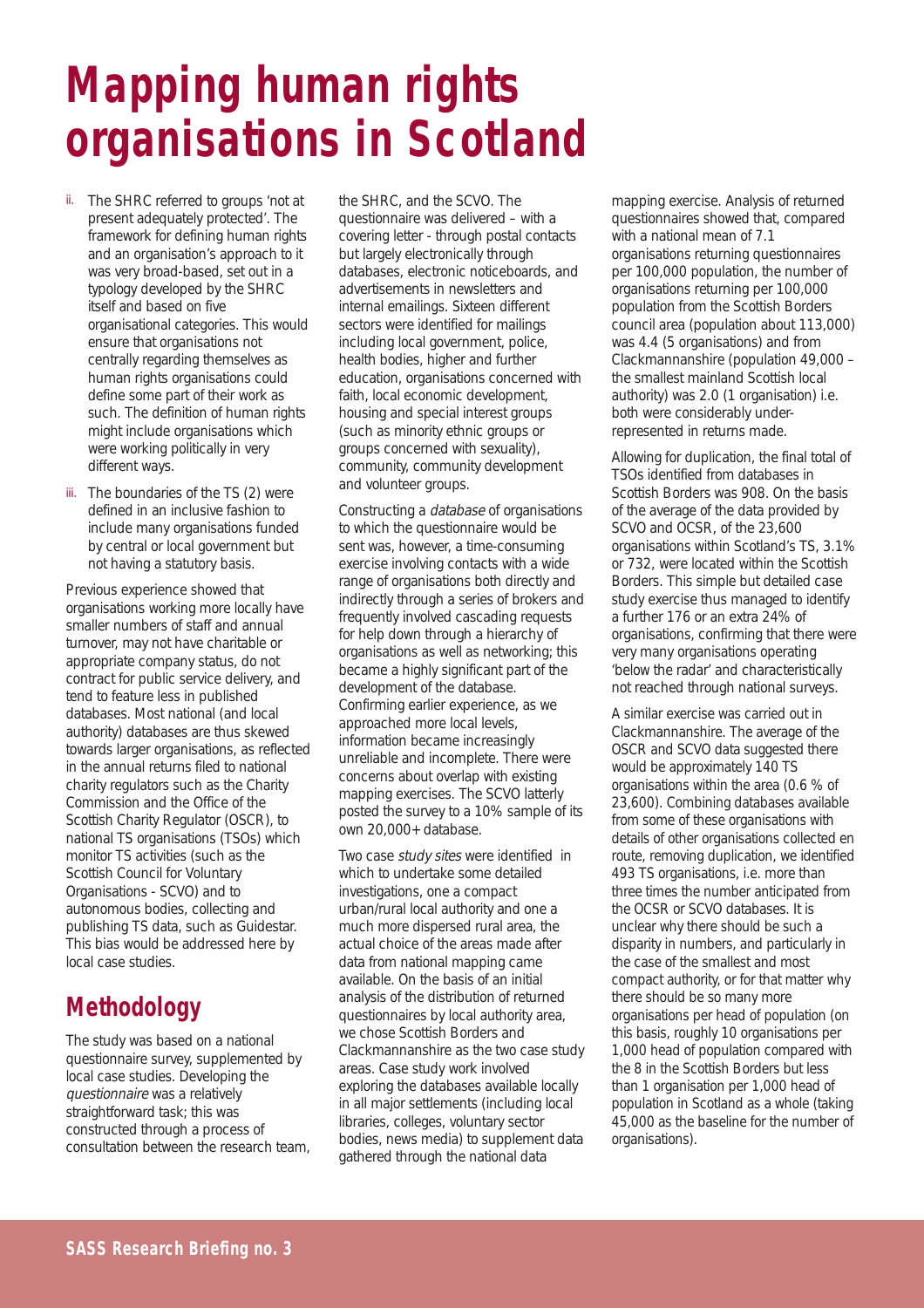#### **Conclusions**

The key question emerging from the study was 'how many organisations are really out there?' Discussions with SCVO suggested that the database they held already contained roughly 35,000 organisations and that they anticipated reaching a further 10,000 organisations which fitted within the parameters of the TS. That implies that the total number of TSOs in Scotland might be of the order of 45,000. Our independent approaches suggested that around 20,000 organisations could potentially be reached through our early development work, although this figure had to be regarded with some caution as we had no way of knowing what the extent of overlaps would be between different databases. A later figure from SCVO, however, suggested that of these 45,000 organisations, only 23,600 were known 'to be active in Scotland today, are definitely voluntary sector …' The 10% sample was sent to 2,030 organisations i.e. the number of active organisations known to the SCVO was, on this basis, 20,300. The OCSR annual report (3) analyses data from 23,806 charities. The SCVO figure does not make clear how many registered as charities. This is a complicating factor: being part of the voluntary sector does not require organisations to be registered as charities. Smaller organisations (often termed 'hard to reach', perhaps more appropriately defined as 'easy to ignore') often don't have charitable status, either because they are ephemeral, relatively new, have few assets or do not welcome public scrutiny. This was found to be the case in the national evaluation of the Local Network Fund (4) and in other recent children's organisations' mapping.

These estimates suggest that there are roughly 24,000 charities active in Scotland; but we cannot know how many organisations overall are active in the Scottish TS, that is how many smaller organisations (charitable or not) are being overlooked. On the basis of

the Scottish Borders case study, we could add another quarter at least (given that the case study could not provide comprehensive data) to the minimum estimate, making a total of 30,000 (if the figure of 24,000 is accepted as a baseline) or almost 44,000 if we accept 35,000 as a baseline. This latter figure is comparable to the SCVO's overall estimate of 45,000 organisations. The OCSR annual report points out that almost 8,000 charities were removed from its register in nine months to March 2007: this reflects a sector with a huge degree of turnover.

Whilst the overall rate of return to the postal questionnaire was disappointing, analysis did offer useful pointers for future work.

- 1. whilst all organisations recognised that some aspect of their work might impact on human rights, only 7% declared that human rights work was a core mandate of their work. A further 11% organisations suggested that human rights was a secondary issue. The OSCR shows that only about 4% of organisations define the advancement of human rights as their charitable purpose. This suggests that the targeted language of the SHRC picked up rather more organisations or enabled others to define themselves as human rights organisations using a broader definition of human rights.
- 2. seven areas of activity characteristic of TSOs (service provision, awareness raising, education and training, support/mentoring, campaigning, capacity building and advocacy) were well-represented, involving at least a quarter of all organisations responding. This compares with the OSCR analysis which doesn't analyse charities in terms of the type of activity but does show that education and community development (capacity building) are featured most strongly in organisational returns.
- 3. in terms of the size of organisation as measured by numbers of fulltime staff, bigger organisations were concentrated in the large urban centres. The OCSR analysis does not provide this detail; our survey shows that both in terms of staffing and income, there is a huge range of organisations within the sector.
- 4. responses to the question about legal status suggested that eight out of ten were registered charities: the OCSR returns are based on charities but within their returns, almost one fifth noted that they were also companies.
- 5. the largest single number of organisations focused on issues of non-discrimination and equality. A focus on health, education, poverty and the right to work also featured strongly; this correlates closely with OCSR returns.
- 6. looking at beneficiaries by age group, the SHRC showed similarities to OCSR returns although categories were not collected in the same way. OCSR suggests that key age groups indicated were, in order, children and young people, the community, older people and people with disabilities or health problems. The SHRC survey shows children and young people as the key group (these two subgroups being taken together), followed by adults, young adults and older people. The OCSR suggests that about 5% of its returns focused on 'people of particular race or ethnic origin'. Without more detail, given that the Scottish BME population of Scotland is now around 5%, we cannot know whether 'race' is underrepresented in the work of the Scottish TS. The SHRC survey found substantial evidence of faith-based organisations. OCSR returns suggest that more than 20% of organisations are concerned with the promotion of religion, and religious or racial harmony.

**All organisations recognised that some aspect of their work might impact on human rights, only 7% declared that human rights work was a core mandate of their work.**